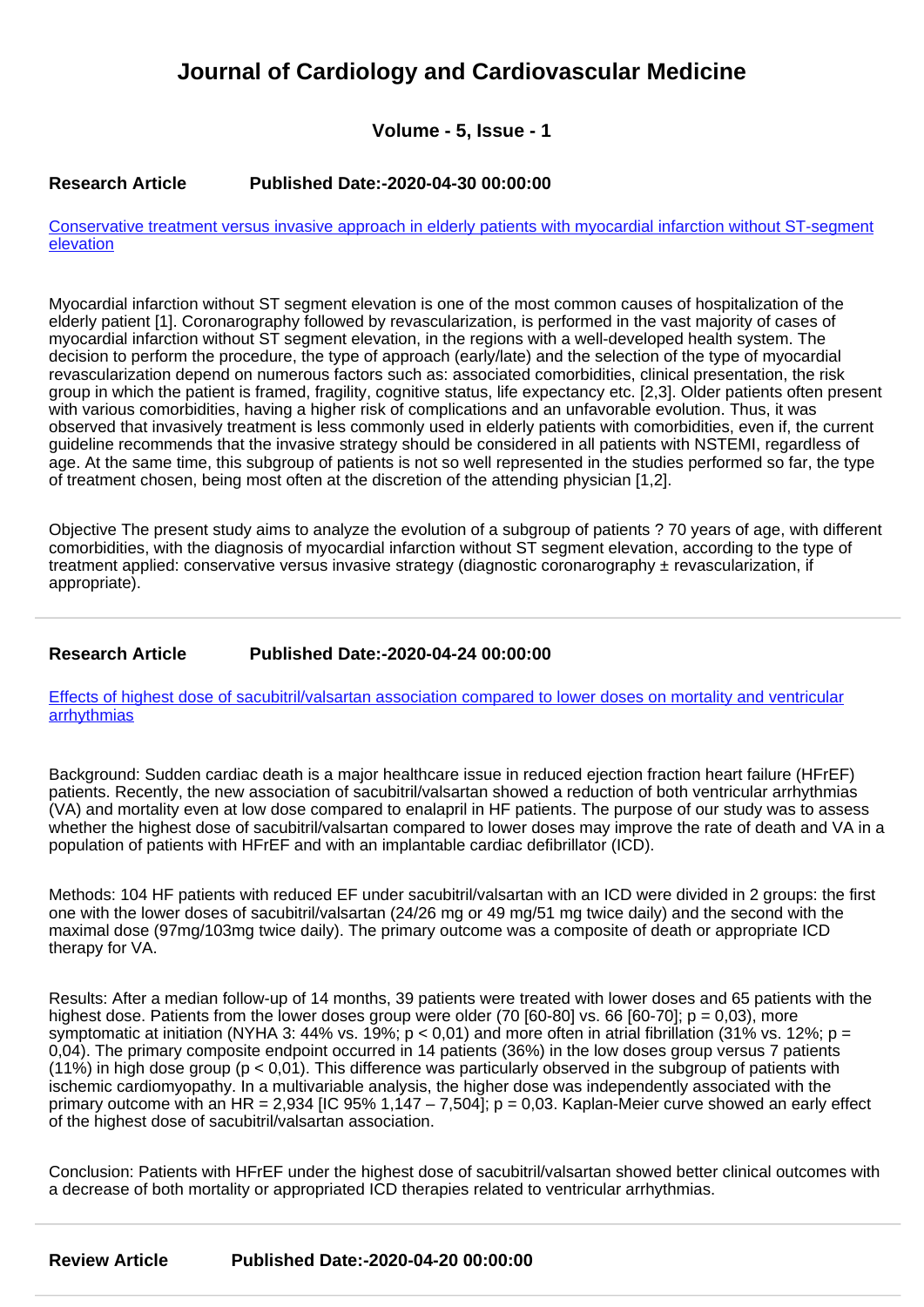Atherosclerosis is an important promoter of cardiovascular disease potentiating myocardial infarction or stroke. Current demand in biomedical imaging necessitates noninvasive characterization of arterial changes responsible for transition of stable plaque into rupture-prone vulnerable plaque. in vivo contrast enhanced magnetic resonance (MR) imaging (MRI) allows quantitative and functional monitoring of pathomorphological changes through signal differences induced by the contrast agent uptake in the diseased vessel wall, therefore it is the ideal modality toward this goal. However, studies have so far focused on the cellular targets of persisting inflammation, leaving extracellular matrix (ECM) far behind. In this review, we portray ECM remodeling during atherosclerotic plaque progression by summarizing the state of the-art in MRI and current imaging targets. Finally, we aim to discuss glycosaminoglycans (GAGs) and their functional interactions, which might offer potential toward development of novel imaging probes for in vivo contrast-enhanced MRI of atherosclerosis.

# **Research Article Published Date:-2020-04-03 00:00:00**

[Recurrence of atrial fibrillation after pulmonary vein isolation, should we change the energy and technique?](https://www.cardiologymedjournal.com/articles/jccm-aid1090.pdf)

Background: Pulmonary vein isolation (PVI) is the accepted standard nowadays for atrial fibrillation (AF) ablation. The most widespread ablation techniques are cryoballoon (CB) and point-by-point radiofrequency (RF) ablation. Comparative studies between both techniques have shown their equivalence for the first ablation procedure, but no trial has explored the potential incremental benefit of crossing over the ablation technique after AF recurrence.

Objective: To explore the potential incremental benefit of a crossover ablation strategy for AF recurrences, comparatively with repeating the same ablation energy used for the first procedure.

Methods: Retrospective analysis of patients undergoing a second AF ablation procedure after documented AF recurrence. Patients were excluded if all 4 PV were isolated at the beginning of the second procedure or extra-PVI ablation was used for the second procedure. Crossover group ( $n = 16$ ) included patients in which two different techniques were used for the first and second procedure (CB-RF or RF-CB). Control group (n = 23) for those with same ablation procedure (RF-RF of CB-CB). Acute procedure end-point was PVI of all four pulmonary veins. Patients were followed-up at 3, 6, and 12 months with an electrocardiogram and a 24 h-holter. Arrhythmia-free survival at 1?year after the second ablation procedure was studied, comparing efficiency and safety of the two approaches (crossover vs. same energy). Success was defined as freedom from AF or atrial tachycardia lasting > 30 s off antiarrhythmic drugs (AADs)

Results: A cohort of 39 paroxysmal and persistent AF patients was analyzed. PVI after the second procedure was 100% in all patients in both groups. There were no baseline relevant differences between the two groups. No deaths or hospitalizations occurred during follow up (data censored at 24h moths). At 1 year, arrhythmia free-survival was significantly higher in the crossover group compared to control group [93,3% vs. 47,8%; HR 0.19 (0.06-0.66);  $p =$ 0,009].

Conclusion: Crossing the ablation technique (point-by-point radiofrequency or cryoballoon PVI) after AF recurrence significantly improved arrhythmia free-survival at one year, despite no difference in acute success (PVI isolation). Randomized controlled trials with a higher amount of patients are needed to confirm the results and widespread this approach.

#### **Review Article Published Date:-2020-03-30 00:00:00**

[Primary prevention of SCD with ICD in the elderly](https://www.cardiologymedjournal.com/articles/jccm-aid1089.pdf)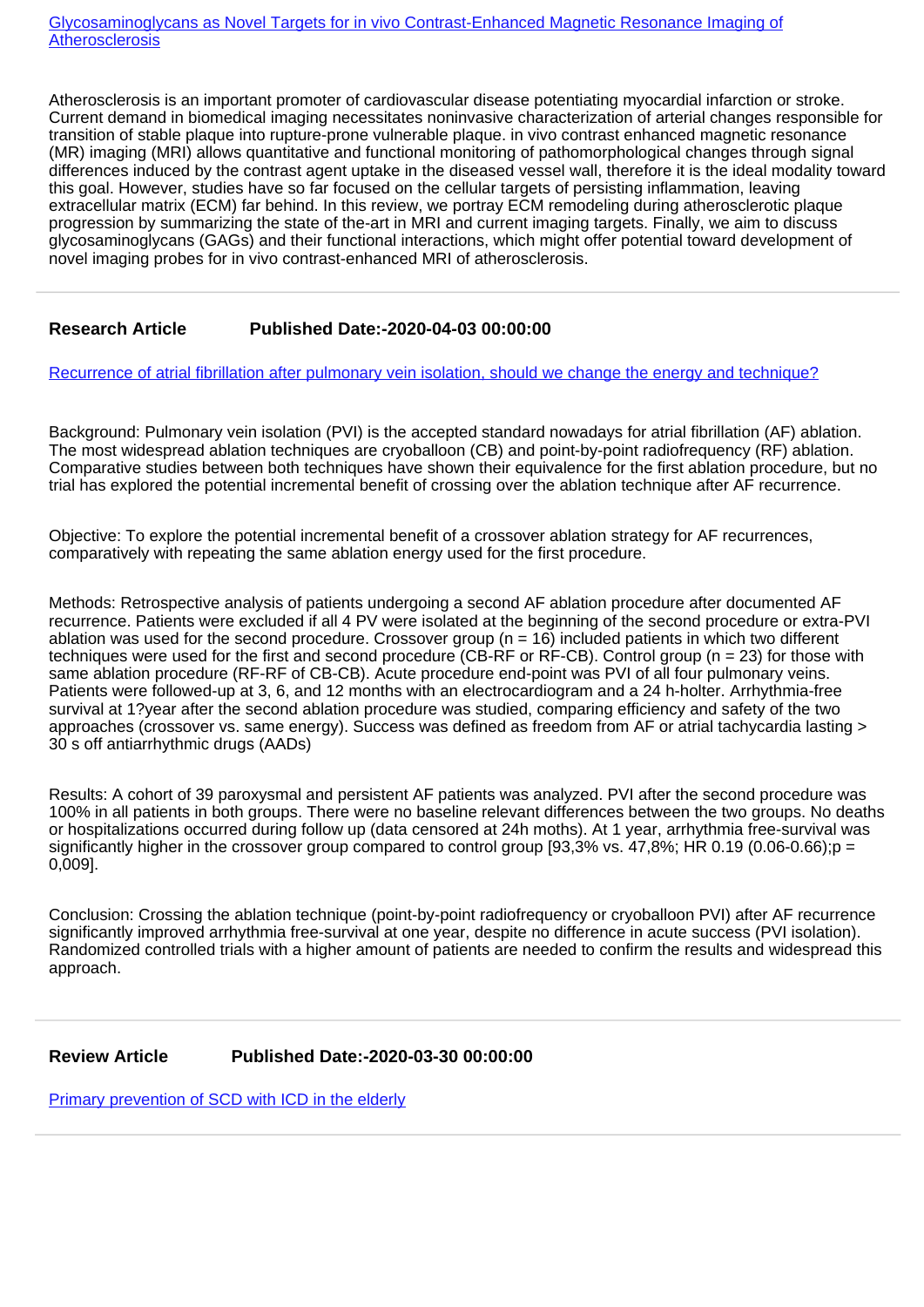Implantable cardioverter defibrillators (ICDs) are electronic devices that can prevent sudden cardiac death (SCD) caused by arrhythmic events in patients.

The latest ESC/EAS and ACC/AHA Guidelines deem the placement of an ICDs appropriate in patients with heart failure class NYHA II and III in the presence of an ejection fraction less than or equal to 35% [1,2]. ICDs are usually not indicated in either class I or IV patients. The Guidelines recommendations for primary prevention of SCD with ICD implantation do not take into account the age of the patients but only their life expectancy which must be at least 1 year.

Our patients usually are over eighty years old with heart failure and severely reduced ejection fraction. We must consequently decide if it is right to implant these patients with an ICD. Is the use of ICD in the patients over 80, in particular over 90 years old, really make sense becomes particularly important considering demographic changes that await us in the coming decades.

## **Review Article Published Date:-2020-03-25 01:00:00**

#### **[Dapt Review](https://www.cardiologymedjournal.com/articles/jccm-aid1088.pdf)**

Dual antiplatelet therapy (DAPT) combining aspirin and a P2Y12 receptor inhibitor has been consistently shown to reduce recurrent major adverse cardiovascular events (MACE) in patients with acute coronary syndrome (ACS) or undergoing percutaneous coronary intervention (PCI) for stable coronary artery disease (CAD) compared with aspirin monotherapy but at the expense of an increased risk of significant bleeding. Among patients with stable CAD undergoing PCI with drug-eluting stents (DES), shorter duration of DAPT (3–6 months) were shown non-inferior to 12 or 24 months duration concerning MACE but reduced the rates of major bleeding? Contrariwise, prolonged DAPT durations (18–48 months) reduced the incidence of myocardial infarction and stent thrombosis, but at the cost of an increased risk of majör bleeding and all-cause mortality. Until more evidence becomes available, the choice of optimal DAPT regimen and duration for patients with CAD requires a tailored approach based on the patient clinical presentation, baseline risk profile and management strategy. Patients with acute coronary syndromes (ACS) and a history of atrial fibrillation (AF) have indications for both dual antiplatelet therapy (DAPT) and oral anticoagulation (OAC). Triple therapy (TT), the combination of DAPT and OAC, is recommended in guidelines. This article provides a contemporary state-of-the-art review of the current evidence on DAPT for secondary prevention of patients with CAD and its future perspectives.

**Research Article Published Date:-2020-03-25 00:00:00**

[A study on pacemaker pocket infection](https://www.cardiologymedjournal.com/articles/jccm-aid1087.pdf)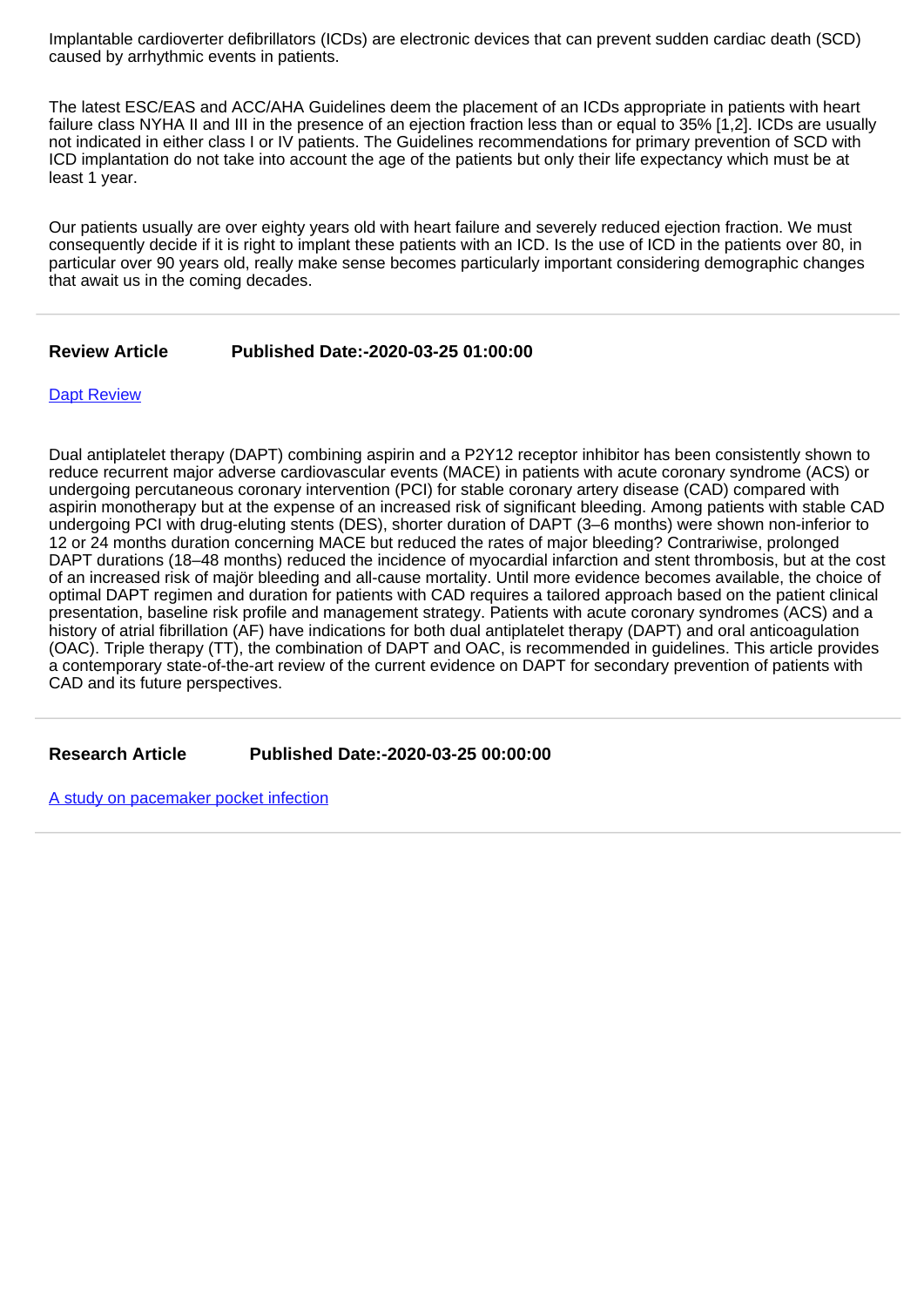Objective: Cardiac implantable electronic device (CIED) infections now constitute ? 10% of all endocarditis cases. The incidence of CIED infection is usually < 2%. Our objective was to study pacemaker pocket infection rate and different risk factors in our institution.

Methods: This observational study was conducted over a period of five years from January 2011 to December 2016 and it included 1096 patients. Common risk factors like patients with diabetes, repeat procedure, chronic renal failure, chronic obstructive airway disease, immunosuppressive agents were studied in our patients.

Results: Our study consisted of 1096 patients. Pacemaker pocket infection occurred in sixteen patients (1.5%). Chronic renal failure patients were one hundred thirty in our study (11.86%). There were three hundred fifty six diabetic patients (32.48%). Repeat procedure was done in ninety five patients (8.6%).

Results: Our study consisted of 1096 patients. Pacemaker pocket infection occurred in sixteen patients (1.5%). Chronic renal failure patients were one hundred thirty in our study (11.86%). There were three hundred fifty six diabetic patients (32.48%). Repeat procedure was done in ninety five patients (8.6%)

Eighty six patients were suffering from chronic obstructive airway (7.8%). Patients on immunosuppressive therapy were fourteen in our study (1.2%).

Conclusion: Pacemaker pocket infections is a dreaded complication after pacemaker implantation. During implantation, there is a risk of device contamination with the patient's own skin flora and it can be prevented by ideal surgical asepsis technique, pre and perioperative use of antibiotics.

# **Research Article Published Date:-2020-03-06 00:00:00**

[Clinical relevance linked to echocardiography diagnosis in Bland, White and Garland syndrome](https://www.cardiologymedjournal.com/articles/jccm-aid1086.pdf)

Introduction: Bland, White and Garland syndrome is a coronary anomaly with high mortality without treatment. Its clinical presentation is varied which makes epidemiological documentation difficult. Echocardiography is a useful non-invasive tool for diagnosis.

Objective: To determine the echocardiographic variables that lead to the diagnosis of Bland, White and Garland syndrome and their clinical relevance.

Material: Observational, prospective and cross-sectional study in 31 patients of the "William Soler" Pediatric Cardiocenter, from 2005 to 2018. To check the association of echocardiographic variables with the diagnosis of Bland, White and Garland syndrome, an effectiveness study was carried out that included the analysis of the incidence of echocardiographic variables that lead to the diagnosis of this entity. The clinical relevance was estimated according to the minimum importance limit. The statistical validation of the research results adopted a significance level of less than  $5\%$  (p < 0.05).

Results: The variables that facilitate the echocardiographic diagnosis of Bland, White and Garland syndrome were the echocardiographic visualization of the anomalous connection and the reversed flow in the anomalous left coronary artery. These echocardiographic measures have clinical relevance according to the quantification of risk estimators (incidence) the echocardiographic visualization of the anomalous connection, RR 39.00 and the reversed flow in the anomalous coronary artery, RR 26.31. LIM's calculation value amounted to 6.31 and coincided with the risk estimators (incidence).

Conclusion: The echocardiographic visualization of the anomalous origin of the left coronary artery from the pulmonary arterial trunk and the detection of the local intracoronary reversed flow instituted as factors to be considered for the effective diagnosis of the disease. The documentation of the diagnostic aspects of the syndrome through echocardiography contains high statistical value and clinical relevance.

**Case Report Published Date:-2020-03-03 01:00:00**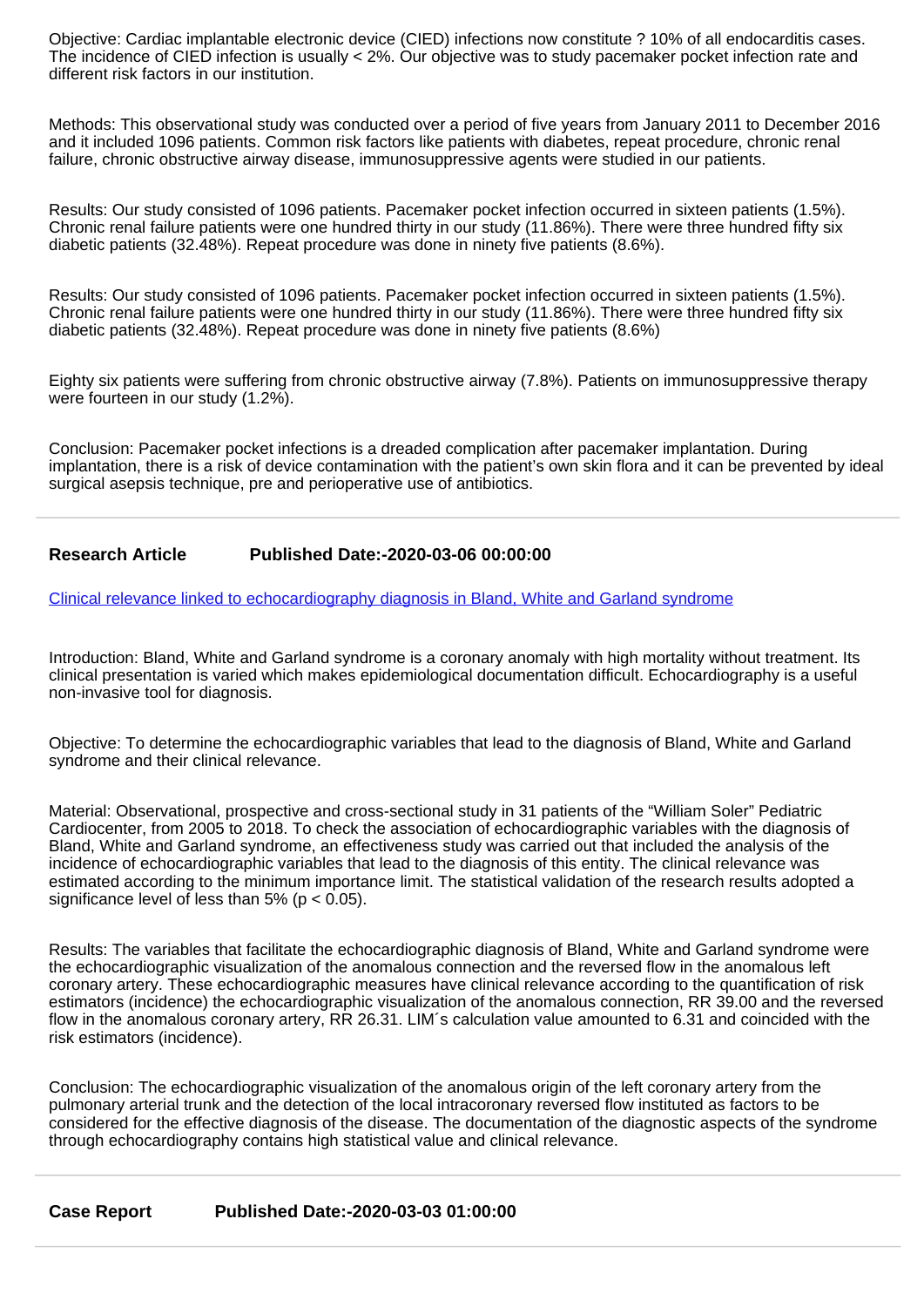Background: Infants of diabetic mothers (IDMs) are at increased risk of developing congenital anomalies including cardiac defects. Pathological left ventricular hypertrophy, asymmetrical septal hypertrophy and outflow tract obstruction is a rare but known cardiac comorbidity in infants of diabetic mothers. The severity of this condition in IDMs can vary from an incidental finding on echocardiography to an infant with severe symptoms of congestive heart failure and specific management of the condition varies.

Aim: The aim of this article is to report this clinical entity in a Nigerian infant born to a mother with poor glycaemic control in pregnancy and highlight management.

Case report: We report a term neonate who was diagnosed as a case of pathological left ventricular hypertrophy, asymmetrical septal hypertrophy and outflow tract obstruction delivered to a mother with gestational diabetics with poor glycaemic control in pregnancy. Child was treated successfully with ?-adrenergic blocker and showed resolution of hypertrophy in follow-up echocardiography.

Conclusion: Infants of diabetic mothers are very high risk infants. Pathological left ventricular hypertrophy in IDM have good prognosis. Early recognition and prompt intervention is advocated.

## **Review Article Published Date:-2020-03-03 00:00:00**

[His bundle pacing in heart failure: A review of current literature](https://www.cardiologymedjournal.com/articles/jccm-aid1084.pdf)

Biventricular (BiV) pacing revolutionized the heart failure management in patients with sinus rhythm and left bundle branch block; however, left ventricular-lead placement is not always technically possible. Also, BiV pacing does not fully normalize ventricular activation and, therefore, the ventricular resynchronization is imperfect. On the other hand, right ventricular pacing for bradycardia may cause or worsen heart failure in some patients by causing dyssynchronous ventricular activation. His bundle pacing comes as an alternative to current approaches as it activates the ventricles via the native His-Purkinje system, resulting in true physiological pacing, and, therefore, is a promising site for pacing in bradycardia and traditional CRT indications in cases where it can overcome left bundle branch block. Furthermore, it has the potential to open up new indications for pacing therapy in heart failure, such as targeting patients with PR prolongation, but a narrow QRS duration. In this article we explore the history, clinical evidence, proposed mechanisms, procedural characteristics, and the role in current therapy of His bundle pacing in the prevention and treatment of heart failure.

#### **Review Article Published Date:-2020-02-18 02:00:00**

**ECG** interpretation and commentary

This is demonstration of selected ECGs for learning or for exams; guided by lessons from great teachers as Prof. Hein Wellens MD. Here we provide advanced examples with comment and analysis.

#### **Review Article Published Date:-2020-02-18 00:00:00**

[Localization of the occluded vessel in acute myocardial infarction](https://www.cardiologymedjournal.com/articles/jccm-aid1082.pdf)

This is a review of features in ECG to diagnose the culprit artery responsible for the infarction. Localization of the occluded vessel in acute myocardial infarction is important for many reasons: to know which artery is to dilate and stent; to assess the severity of the lesion; to compare with the echocardiographic area with hypokinesia or akinesia and to differentiate the recent from the old occluded vessel. The ST-segment changes in 12-lead ECG form the basis of diagnosis, management, and prognosis.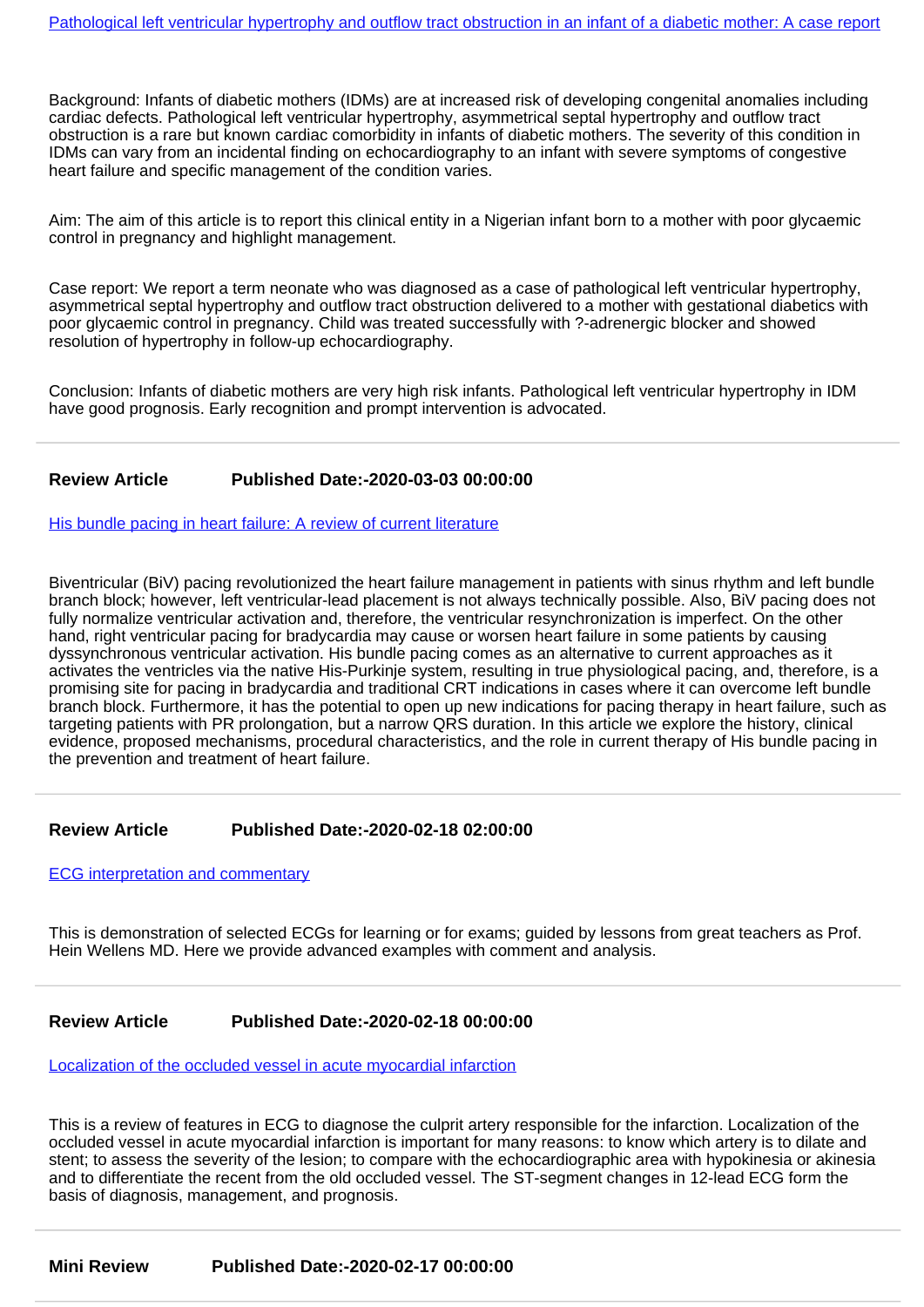[Angiotensin II type 1 receptor and the activation of Myosin Light-Chain Kinase and Protein Kinase C-?II: Mini](https://www.cardiologymedjournal.com/articles/jccm-aid1081.pdf) **[Review](https://www.cardiologymedjournal.com/articles/jccm-aid1081.pdf)** 

The involvement of the angiotensin II type 1 receptor in the Frank-Starling Law of the Heart, where the various activations are very limited, allows simple analysis of the kinase systems involved and thence extrapolation of the mechanism to that of angiotensin control of activation of cardiac and skeletal muscle contraction. The involvement of phosphorylation of the myosin light chain in the control of contraction is accepted but not fully understood. The involvement of troponin-I phosphorylation is also indicated but of unknown mechanism. There is no known signal for activation of myosin light chain kinase or Protein Kinase C-?II other than Ca2+/calmodulin but the former is constitutively active and thus has to be under control of a regulated inhibitor, the latter kinase may also be the same. Ca2+/calmodulin is not activated in Frank-Starling, i.e. there are no diastolic or systolic [Ca2+] changes. I suggest here that the regulated inhibition is by myosin light chain phosphatase and/or ?-arrestin. Angiotensin activation, not involving G proteins. is by translocation of the ?-arrestin from the sarcoplasm to the plasma membrane thus reducing its kinase inhibition action in the sarcoplasm. This reduced inhibition has been wrongly attributed to a mythical downstream agonist property of ?-arrestin.

## **Research Article Published Date:-2020-01-31 00:00:00**

[Gender-specific associations of anthropometric measures of adiposity with blood pressure and hypertension in](https://www.cardiologymedjournal.com/articles/jccm-aid1080.pdf) [young Chinese Medical College Students](https://www.cardiologymedjournal.com/articles/jccm-aid1080.pdf)

Purpose: There are uncertainties about whether general or central obesity is the more important determinant for blood pressure and hypertension in young Chinese. We aim to investigate the association between adiposity measures and blood pressure and hypertension in young medical students.

Methods: A total of 380 medical students were recruited from the 2012 batch in the Clinical College of Dali University. Anthropometric measures and office blood pressure were measured. Blood pressure status was defined by Chinese hypertension guidelines and ACC/AHA 2017 hypertension guidelines, respectively. We examined the associations of adiposity measures (body weight, body mass index [BMI], waist circumference, hip circumference, waist-to-hip ratio [WHR], waist-to-height ratio [WHtR], ponderal index [PI], body adiposity index (BAI) and conicity index [CI]) with blood pressure and hypertension by sex.

Results: In 380 subjects (women 66.6%, mean age 21.5 years), the prevalence of obesity (BMI ? 28 kg/m2) was 2.1%, and the prevalence of hypertension was 2.6% (? 140/90 mmHg) and 24.5% (? 130/80 mmHg), respectively. In correlation analyses and multivariable-adjusted linear regression analyses, most adiposity measures of central obesity were significantly associated with blood pressure in men, while in women, either adiposity measures of central or general obesity were associated with blood pressure. The predictive power of adiposity measures for hypertension was generally low in men. However, adiposity measures of either general obesity or central obesity were predictive for hypertension defined by Chinese hypertension guidelines in women.

Conclusion: There are gender-specific associations of central and general obesity with blood pressure and hypertension in young Chinese medical students.

**Case Report Published Date:-2020-01-13 01:00:00**

[Occluded superior vena cava and failed epicardial pacing: An unorthodox solution](https://www.cardiologymedjournal.com/articles/jccm-aid1079.pdf)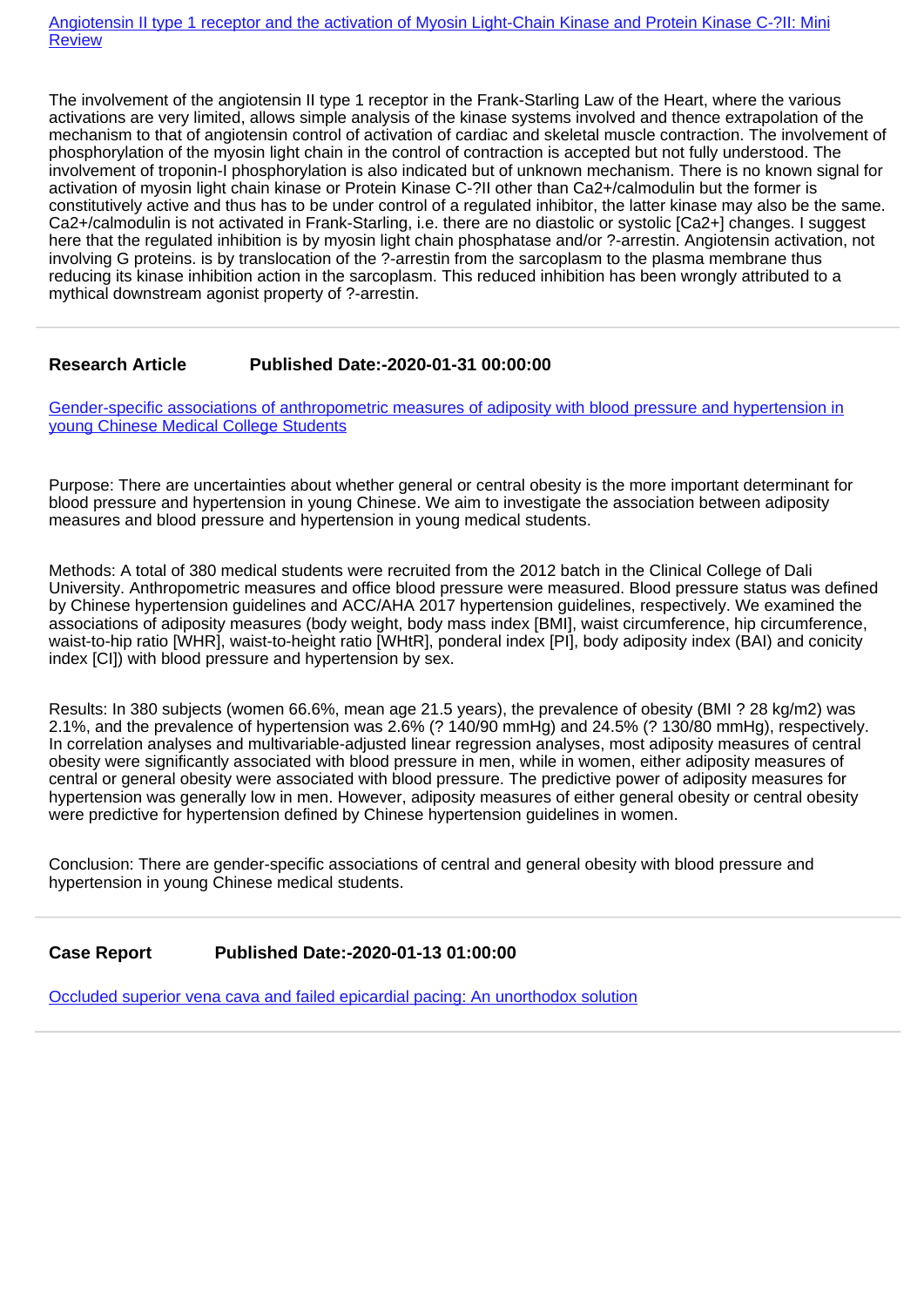Permanent pacemaker implantation is conventionally done via upper limb veins. But in 1% - 6% cases, usual sub clavicular approach is either not possible or contraindicated due to complete occlusion of superior vena cava (SVC) or bilateral subclavian vein and/or bilateral implant site infection or thin skin [1]. Alternative approaches are warranted, including leadless pacemaker or complex lead extraction techniques, before considering surgical epicardial lead placement as a last resort because it has own hazards. We report a patient with complete heart block, total SVC obstruction, and a previously implanted malfunctioning epicardial lead presenting with pacemaker end of life. In view of exhaustion of the surgical option and in a resource constrained situation for lead extraction or leadless pacemaker, transiliac endocardial pacemaker implantation was done and a repeat surgery was averted.

Learning objective: Complete venous occlusion is not very often encountered after pacemaker/ICD implantation. Apart from the risk of general anesthesia and invasive surgery, epicardial leads increase battery drain, and have a shorter operating life compared to an endocardial lead. The sparingly utilized iliac venous approach for permanent pacemaker implantation is a valuable, safe and minimally invasive alternative, when the conventional percutaneous access is unavailable, and surgery is undesirable or not possible.

# **Case Report Published Date:-2020-01-13 00:00:00**

[Coronary-intercostal steal syndrome, a rare connection between the left circumflex coronary artery and intercostal](https://www.cardiologymedjournal.com/articles/jccm-aid1078.pdf) [arteries: A case report](https://www.cardiologymedjournal.com/articles/jccm-aid1078.pdf)

A 60-year-old female patient presented with typical anginal pain on exertion and relieved by rest for about one month. Percutaneous coronary angiography was done and showed an abnormal left circumflex coronary artery connecting to intercostal artery. Embolization of that abnormal connection was done successfully and the patient discharged from hospital after 24 hours. This case shows a new form of coronary steal syndrome. This cause could be missed if not put under the differential diagnosis of typical anginal pain with normal coronary arteries.

## **Research Article Published Date:-2020-01-09 00:00:00**

[Effect of hemodialysis session on acute changes in inflammatory and cardiovascular risk biomarkers](https://www.cardiologymedjournal.com/articles/jccm-aid1077.pdf)

Background: Inflammation is associated with enhanced cardiovascular risk profile and increased cardiovascular mortality in end-stage kidney disease patients undergoing hemodialysis. Mechanisms of activated acute phase reaction in patients on chronic hemodialysis remain to be identified. As successful treatment of the inflammatory condition in these patients may improve long-term survival, we studied potential changes in different inflammatory biomarkers of cardiovascular risk in end-stage kidney disease patients after a mid-week hemodialysis session.

Methods: Inflammatory biomarkers of cardiovascular risk (cystatin-C, homocysteine, C-reactive protein, procalcitonin, pentraxin-3, serum amyloid-A) and atherogenic plasma lipoproteins (Lipoprotein(a), cholesterol low and high density lipoproteins) were studied in 21 end-stage kidney disease patients previously and after a mid-week hemodialysis session.

Results: We found a significant reduction in serum levels of low molecular weight molecules: cystatin-C (5.56 to 1.85 mg/L, 66.73%, p < 0.001), homocysteine (22.85 to 13.25 µmol/L, 42.01%, p < 0.001) and procalcitonin (0.788 to 0.457 ng/mL, 42.01%,  $p < 0.001$ ). Large molecules as C-reactive protein (9.70 to 9.90 mg/L, 2.06%,  $p = 0.022$ ) and pentraxin-3 (1.67 to 4.28 ng/mL, 156%, p < 0.001) increased, but serum amyloid-A decreased (15.90 to 12.70 mg/L, 20.13%, p < 0.05). There was no change in Lipoprotein (a) levels.

Conclusion: Pentraxin-3 was a more specific inflammatory vascular marker than C-reactive protein, and the best inflammatory marker associated with hemodialysis. Homocysteine, procalcitonin and the other small proteins could be released and removed during hemodialysis session. Further studies are needed to understand the behavior and significance of these markers after successive hemodialysis.